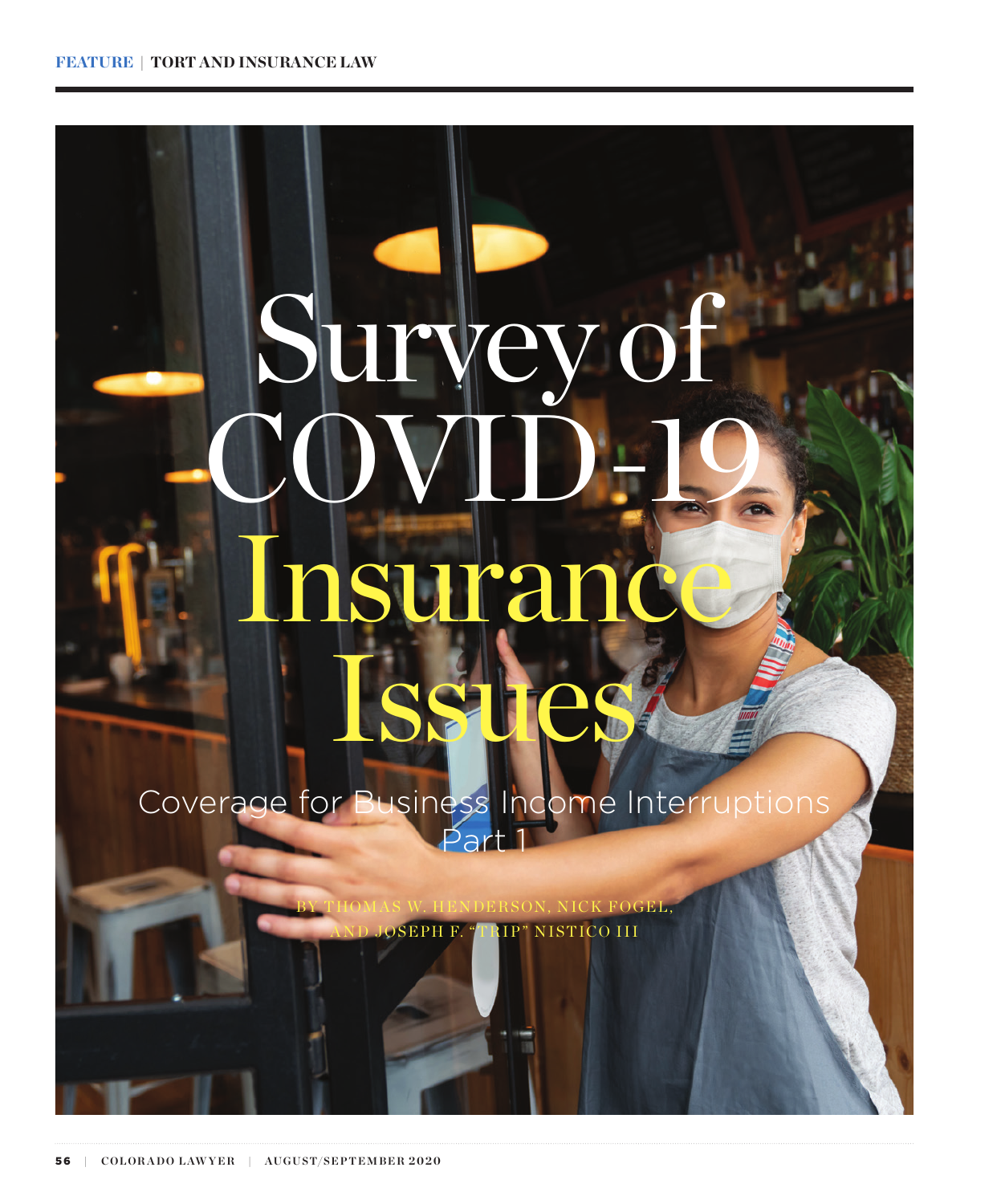*This two-part article surveys insurance issues relating to business income interruption and workers' compensation arising from the COVID-19 pandemic.*

<span id="page-1-0"></span>I f you're part of an insurance law mailing list, or even just a casual news follower, you've likely seen headlines like these:

- "Restaurant Groups Serve COVID-19 Coverage Lawsuits in California and Illinois"[1](#page-7-0)
- "COVID-19 Coverage Litigation Escalates"<sup>2</sup>
- "Class Action Lawsuits Related to Coronavirus Spike across the Country["3](#page-7-0)
- "Student files class-action lawsuit against Liberty University over coronavirus response["4](#page-7-0)

Discussions of insurance coverage for COVID-19 losses are taking up all the oxygen in the room. We are not only facing a once-in-a-generation health crisis, but an economic crisis as well—one that could have ripple effects for years. The stakes are high.

At the peak of this crisis, small businesses were losing anywhere from \$220 to \$383 billion a month.<sup>5</sup> Independent restaurants have been particularly hard-hit, with approximately 80% of these businesses reporting that they do not expect to reopen.<sup>[6](#page-7-0)</sup> And while many businesses are looking to their insurance policies for a financial lifeline, insurers have been sounding the alarm about their financial health as well after all, insurance giant AIG may have failed in 2008 if it weren't for an \$85 billion Federal Reserve loan.

It's impossible to predict how long this health crisis will last, but it is unlikely that a vaccine will be available before spring 2021.<sup>[7](#page-7-0)</sup> Until this crisis is resolved, small business owners will continue to face many uncertainties. First and foremost, business owners are probably asking themselves:

■ How is my business going to survive after being closed for months, especially when I'm still unable to open at full capacity?

■ What will I do if there's an outbreak among my employees?

This article provides guidance to help answer these questions. This Part 1 focuses on commercial property (CP) insurance coverage for business losses connected with the COVID-19 pandemic.

CP insurance issues tend to revolve around whether the actual or threatened presence of COVID-19 is a covered event under a CP policy, whether virus or similar exclusions bar such coverage, and whether specialty coverage applies, such as coverage for business losses due to "civil authority" or "governmental action." The elephant in the room is the virus exclusion. Insurers have maintained that these exclusions, by their plain language, exclude all losses associated with COVID-19. But many of the businesses that have filed suits seeking coverage for business interruption losses have a virus exclusion in their policy. This article explains some of the reasons why these businesses have argued that the virus exclusion does not apply in their situations, and why insurers maintain that it does.

While this article discusses whether coverage exists under typical insurance policy forms and policy language, such forms and language differ from insurer to insurer and, often, from policy to policy. So determining whether coverage exists in a specific situation requires a thorough review of the entire policy at issue.<sup>[8](#page-7-0)</sup>

### COVID-19 and CP Insurance

Many small businesses that have suffered and are continuing to suffer loss of business income arising out of the COVID-19 pandemic are looking to their commercial insurance policies for help. Most commercial insurance policies include both CP and Commercial General Liability (CGL) coverage. CP coverage usually includes "business interruption" (BI) coverage, which generally covers business income loss resulting from "direct physical loss or damage" to covered property. BI coverage is subject to its own limit, by dollar amount, duration, or both. CGL coverage, on the other hand, protects insured businesses against third-party liability claims because of property damage (including loss of use of property) and bodily injury.

Hundreds of businesses in Colorado, and tens of thousands nationwide, have made claims under their CP policies for lost business income and extra expenses suffered in association with the COVID-19 pandemic and the accompanying government-ordered shutdowns and slowdowns. Insurers have denied these claims, principally relying on arguments that the businesses have not suffered "direct physical loss of or damage to" property, and/or that coverage is excluded by virus or similar exclusions often found in CP policies.

The bulk of COVID-19-related insurance lawsuits filed in March, April, and May 2020 have been brought by businesses with BI coverage seeking payment for losses incurred either due to (1) the presence of the coronavirus that causes COVID-19, or (2) government-mandated shutdowns of their business. Aside from BI coverage, businesses may be entitled to coverage for decontamination expenses or for other direct property losses or damage (e.g., inventory that was lost or destroyed), provided it was "Covered Property"<sup>9</sup> as defined in the policy.

The American Property Casualty Insurance Association (APCIA) contends that many insurance policies, including those with BI coverage, do not cover pandemics or viruses such as COVID-19.<sup>10</sup> APCIA also claims that interpreting insurance policies to cover these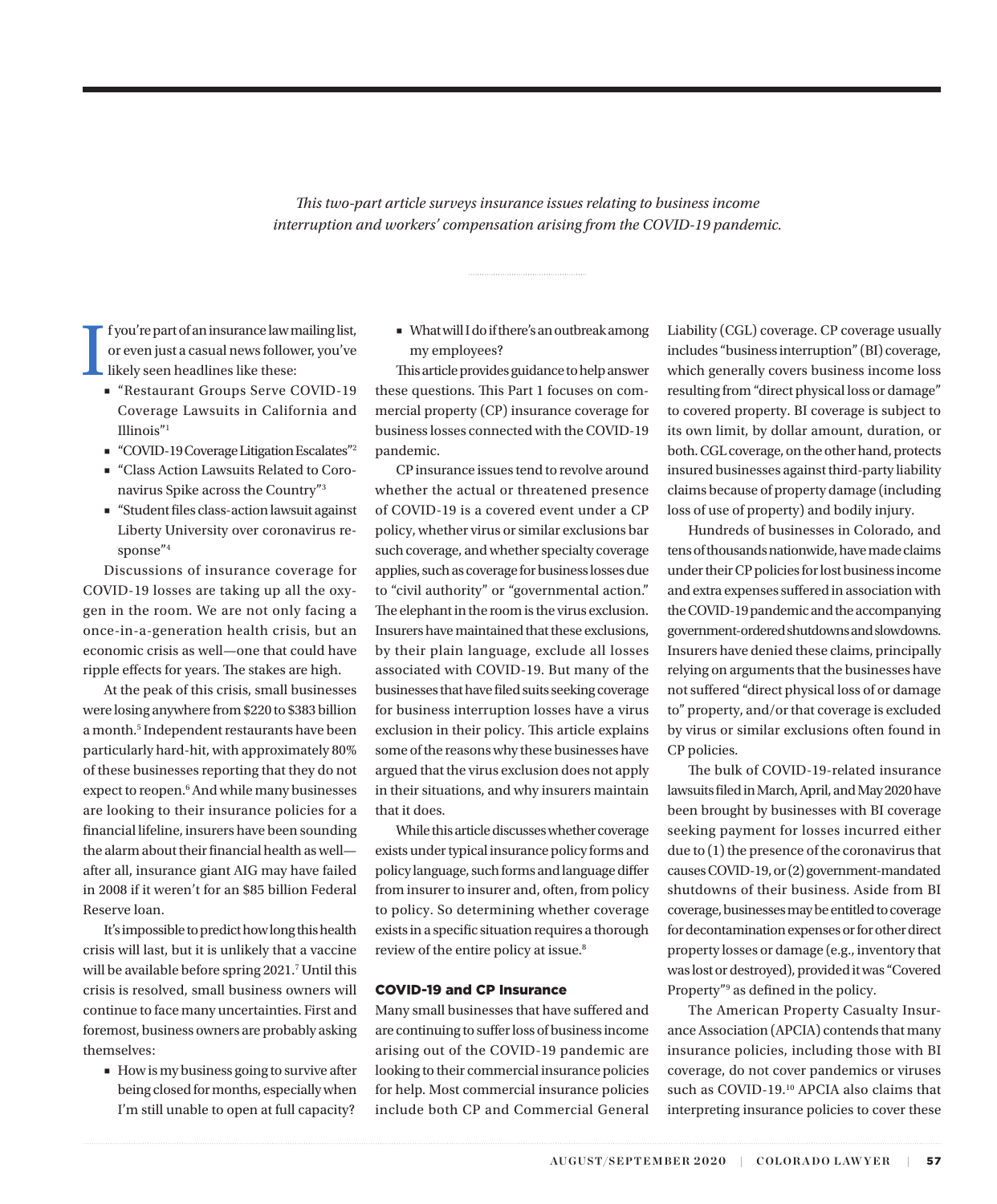<span id="page-2-0"></span>losses would topple the insurance industry, especially given APCIA estimates that small businesses will lose up to \$220 billion to \$383 billion per month.<sup>[11](#page-7-0)</sup> However, commentators representing the interests of policyholders have countered that insurers collectively reported a surplus of approximately \$800 billion last year.<sup>[12](#page-7-0)</sup>

### *BI Coverage*

The big question facing businesses that have been forced to shut their doors due to the presence of the coronavirus that causes COVID-19—or due to government-mandated business closures—is whether the BI coverage in their CP policies covers their loss of income during the shutdown. The insurance industry answers no, there has not been a "direct physical loss or damage"; alternatively, it maintains that the ubiquitous virus exclusion precludes coverage.[13](#page-7-0) However, a closer look at existing Colorado law and at the virus exclusion reveals arguments supporting coverage for business income losses associated with these closures.

In a typical CP policy, a business is covered for "direct physical loss of or damage to" the property covered by the policy that was caused by or resulted from a "Covered Cause of Loss,"[14](#page-7-0) subject to the policy's exclusions. This coverage grant describes the trigger of coverage found in every CP policy. Most commercial policies define "Covered Cause of Loss" through an endorsement that provides what is commonly referred to as "all-risk" coverage, meaning that it covers all kinds of accidental losses that are not otherwise excluded[.15](#page-7-0)

What the insurer will "pay for" also varies. For example, a business that can no longer operate because its building or other covered property, such as inventory, was destroyed by fire could expect that, at a minimum, the cost of repairing or replacing the property damaged by the fire would be covered. But what about the income the business lost while its building was closed for repairs? In this example, the business would likely be covered for these losses under the policy's BI coverage.

If the business cannot carry on with normal business following the fire, while its "operations["16](#page-7-0) have been "suspend[ed],"[17](#page-7-0) its lost income will be reimbursed under the BI coverage

pursuant to a specified formula and a defined time. The BI calculation may require supporting documentation and an accountant's assistance. BI coverage generally pays for net income the business would have reasonably expected to earn if not for the loss, as well as continuing normal operating expenses, including payroll, that are incurred even though the business is shut down.

CP policies also usually contain "extra expense" coverage, which pays the reasonable cost, over and above normal operating expenses, reasonably necessary to avoid having to shut down during the repair and restoration period, such as paying contractors extra to work at night so the business can stay open during the day.[18](#page-7-0) While policies vary as to the coverage levels, typically there would be little dispute as to whether the business in the preceding fire loss example is entitled to some BI coverage: the business suffered loss or damage to its property due to the fire; a fire is a "Covered Cause of Loss" in virtually every CP policy; and the business sustained income loss and some continuing expenses. Whether a business's CP policy covers losses suffered in connection with the COVID-19 pandemic, however, is more complicated.

# Overview of CP Property Claims Relating to COVID-19

As explained in the following section, businesses with BI coverage first need to establish that a covered cause of loss caused "direct physical loss of or damage" to their property. A typical business interruption provision states, in pertinent part:

We will pay for the actual loss of Business Income you sustain due to the necessary "suspension" of your "operations" during the "period of restoration." The "suspension" must be caused by *direct physical loss of or damage to* property at the premises which are described in the Declarations and for which a Business Income Limit Of Insurance is shown in the Declarations. The loss or damage *must be caused by or result from* a Covered Cause of Loss.[19](#page-8-0) (Emphasis added.)

Assuming this provision is satisfied, the next consideration is the policy's exclusions, and especially the "virus exclusion." Insurers began including virus exclusions in most CP policies around 2006 in response to the 2002–03 SARS outbreak.<sup>[20](#page-8-0)</sup>

A typical virus exclusion states, in pertinent part:

We will not pay for loss or damage *caused by or resulting from* any virus, bacterium or other microorganism that induces or is capable of inducing physical distress, illness or disease[.21](#page-8-0) (Emphasis added.)

Many businesses have already filed suit against their insurer for their business income losses under the BI coverage in their CP policies that contain such an exclusion. In some of those cases the insureds have argued that it was government-ordered shutdowns—not the virus—that was the proximate cause of their BI losses.<sup>22</sup>

# *Do Viruses Cause "Physical Loss of or Damage to the Covered Property"?*

The threshold question when determining if there is coverage under a CP policy is whether the business suffered "physical loss of or damage to" its property. Some jurisdictions focus on the "physical damage" portion of this phrase, holding that coverage is only triggered when there is some sort of tangible, visible damage, such as from a fire or hurricane, while others also consider the "physical loss" portion of the phrase, holding that the loss of use caused by the covered property being rendered uninhabitable or unusable triggers coverage.

In Colorado, the existence of a condition that renders the premises uninhabitable constitutes "physical loss of or damage to" the property.<sup>23</sup> In *Western Fire Insurance Co. v. First Presbyterian Church*, a church sought coverage for losses that it incurred after the local fire department ordered it to close its building.<sup>24</sup> The fire department had determined that an accumulation of gasoline around and under the building made continued use of the building dangerous.[25](#page-8-0) The Colorado Supreme Court held that this was "direct physical loss" of the covered property, triggering coverage.<sup>[26](#page-8-0)</sup>

The *Western Fire* court rejected the insurer's argument that the "loss of use" of the church in connection with the fire department's action was not a "physical loss," reasoning that the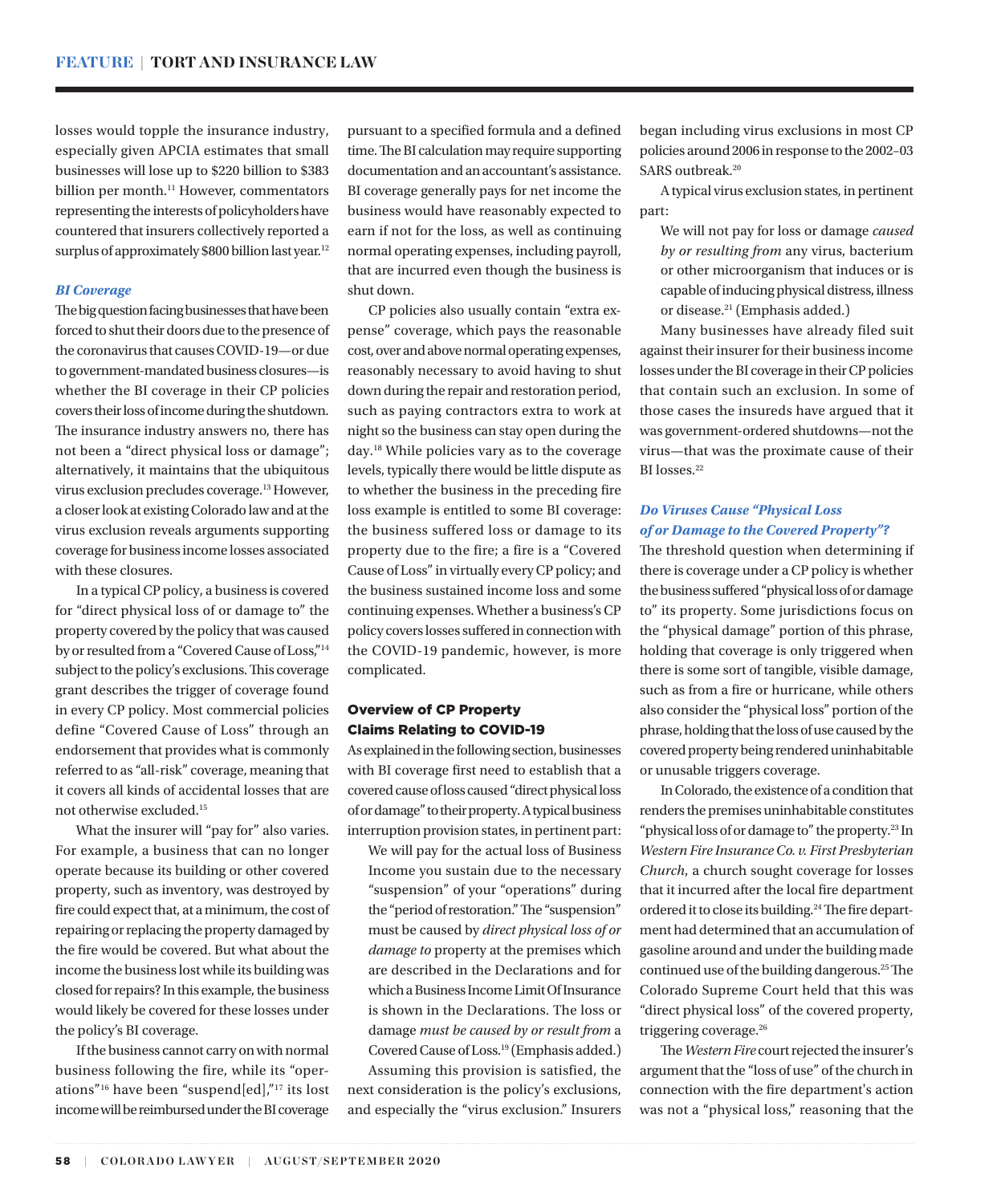<span id="page-3-0"></span>"'loss of use,' occasioned by the action of the [fire department]" was the "consequential result of the fact that . . . the premises became so infiltrated and saturated [by gasoline fumes] as to be uninhabitable."[27](#page-8-0) In other words, there is a "direct physical loss" where the government shuts down continued use of the property because a physical condition has rendered the premises uninhabitable.<sup>[28](#page-8-0)</sup>

Courts in other jurisdictions have similarly found a "direct physical loss" where the presence of bacteria (or other disease-causing agents) presented a dangerous condition at the prop-erty, rendering the premises uninhabitable.<sup>[29](#page-8-0)</sup> For example, in *Motorists Mutual Insurance Co. v. Hardinger*, the Third Circuit found that bacterial contamination of a home's water supply constituted a direct physical loss of use of the property because it rendered the home uninhabitable.<sup>[30](#page-8-0)</sup> The court described a "physical loss of" the property as occurring when "the functionality of the property [is] nearly eliminated or destroyed," or where the property is "made useless or uninhabitable."[31](#page-8-0) The court further held that a "physical loss" does not require a "distinct, demonstrable, [or] physical alteration of [the] structure."[32](#page-8-0)

However, other courts have been less inclined to find a "direct physical loss" in connection with bacteria. For example, in *Universal Image Productions v. Chubb Corp.*, a US district court held that the "pervasive odor, mold and bacterial contamination" caused by water seepage into the building did not constitute a "direct physical loss" because the insured did not establish any structural or tangible damage to the insured property.[33](#page-8-0) The court did not foreclose the possibility that covered physical damage could occur at the "molecular or microscopic level," but, in the court's view, such damage would need to be "distinct and demonstrable."[34](#page-8-0) The court also noted that there was no evidence suggesting that the "stench [of the mold and bacteria] was so pervasive as to render the premises uninhabitable" or "suggest[ing] that the entire premises [needed to] be vacated."[35](#page-8-0) Thus, the circumstances in *Universal Image* were markedly different from those in *Western Fire*, where the insured was ordered to vacate the premises after the fire department determined that the accumulation of gas fumes had rendered the premises uninhabitable.<sup>36</sup>

Many Colorado businesses suffering losses in connection with COVID-19 can be expected to argue that its actual or assumed presence has rendered their property uninhabitable,

# "

Courts have routinely recognized that 'physical loss of' property and 'damage to' property represent distinct concepts, and Colorado has long held that every term and phrase in an insurance policy should be given meaning.

# "

similar to the situation in *Western Fire*. In particular, Colorado business owners will likely draw parallels between the fire department's order in *Western Fire* and recent state and local orders requiring Colorado businesses to close in response to the threat posed by the coronavirus. As discussed above, the insured in *Western Fire* was ordered to vacate the building "because of the infiltration of gasoline in the soil under and around the building . . . making the same uninhabitable and making the use of the building dangerous."[37](#page-8-0) Similarly, Governor Polis provided the following justification for his executive order closing bars, restaurants, and certain other businesses:

[E]vidence that the population of Colorado is at risk for serious health complications, including death, from COVID-19 make it imperative that the measures included in this PHO be taken immediately.

. . .

*COVID-19 also physically contributes to property loss, contamination, and damage* due to its propensity to attach to surfaces for prolonged periods of time[.38](#page-8-0) (Emphasis added.)

Anticipating this argument, an insurance industry group penned an article arguing that "the alleged presence of a virus on objects is not analogous to noxious odors or gaseous releases" because "there is no indication or evidence that the virus corrodes physical surfaces.["39](#page-8-0) This argument equates "physical loss" with "physical damage." To counter this, insureds can be expected to argue that

the word "loss" cannot be collapsed into and mean the same thing as "damage." While "damage" might mean tangible physical damage such as inflicted by a tornado, "loss" must mean something different from "damage."[40](#page-8-0)

Courts have routinely recognized that "physical loss of" property and "damage to" property represent distinct concepts,<sup>[41](#page-8-0)</sup> and Colorado has long held that every term and phrase in an insurance policy should be given meaning.<sup>42</sup>

Insureds may also argue that there is no reason for the insurance industry to fashion a virus exclusion if the CP Coverage Grant does not contemplate that some virus pandemic events could trigger coverage. Along the same lines, there is no reason for the insurance industry to fashion a virus exclusion if, as some insurers claim, a virus is a "contaminant" that would be excluded by "pollution exclusions" that were already included in most CP policies.

Businesses that have no reports of the actual presence of the virus on their property can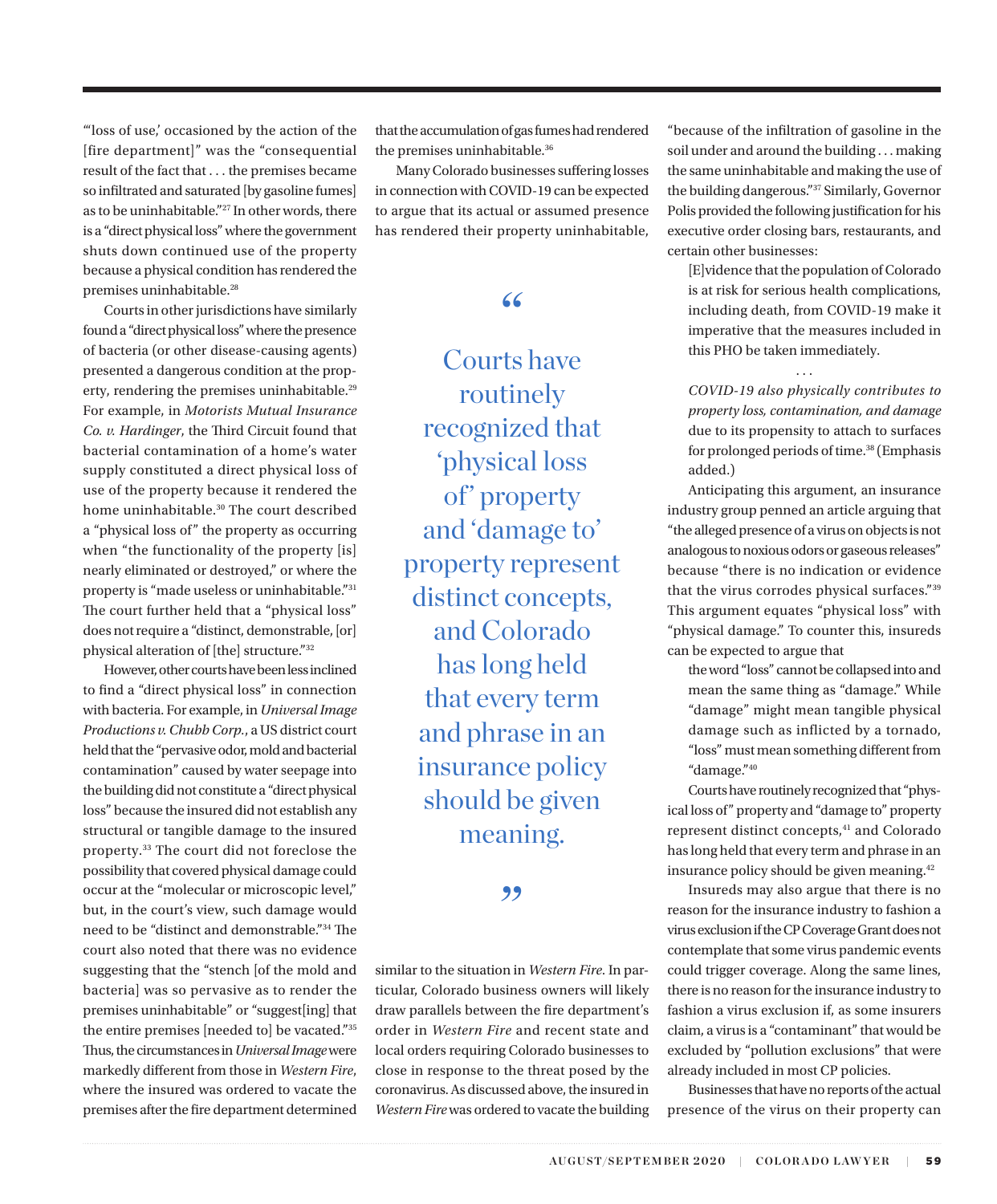<span id="page-4-0"></span>be expected to argue that government orders shutting down their business, like the fire department order shutting down the church in *Western Fire*, caused a "direct physical loss" of the Covered Property, for example, the business location. Insurers can be expected to argue that the virus must first be present before there can be a "direct physical loss."

coverage.[50](#page-8-0) Insurers also generally bear the burden of proving that an exclusion applies to a claim[.51](#page-8-0) Thus, policyholders will likely argue that decisions like *Johnson*, which applied similar principles, are more persuasive than *Connors.* 

# Pollution Exclusions

Many CP policies contain pollution exclusions, which generally exclude losses arising from the discharge, dispersal, seepage, migration, release, or escape of "pollutants," unless the discharge, dispersal, seepage, migration, release, or escape is itself caused by any of the "specified causes of loss.["43](#page-8-0) It is standard for policies containing such an exclusion to define "pollutants" as "any solid, liquid, gaseous or thermal irritant or contaminant, including smoke, vapor, soot, fumes, acids, alkalis, chemicals and waste."[44](#page-8-0) Many insurers are citing to the pollution exclusion as another basis to deny coverage for BI loss claims, especially where the policy does not include a virus exclusion.

It is unclear whether courts would consider the coronavirus to be a "pollutant" under this definition. In *Connors v. Zurich American Insurance Co.*, the court found that a standard pollution exclusion would have excluded coverage for a suit by an employee alleging exposure to the bacteria that causes Legionnaire's disease.[45](#page-8-0)

Other courts have decided differently. In *Westport Insurance Corp. v. VN Hotel Group, LLC*, the court found that Legionella bacteria are not pollutants, and thus the pollution exclusion did not apply[.46](#page-8-0) Similarly, in *Johnson v. Clarendon National Insurance Co.*, the court found that the pollution exclusion did not apply to mold, reasoning that the language of the pollution exclusion was unclear, and thus the exclusion must be interpreted in favor of coverage.<sup>47</sup>

Colorado courts have not yet addressed whether the term "contaminant" in a pollution exclusion applies to bacteria or viruses.<sup>48</sup> However, like California, Colorado law provides that insurance policies must be interpreted broadly and in favor of coverage.<sup>49</sup> And exclusions must be construed narrowly and not applied unless they clearly and unambiguously exclude

"

Policyholders have had some success limiting the applicability of the pollution exclusion under regulatory estoppel principles, but courts have not yet addressed this argument in the context of CP virus exclusions.

# ,,

As discussed above, policyholders may also argue that there is no reason for the insurance industry to fashion a virus exclusion if, as some insurers claim, a virus is a "contaminant" that would be excluded by "pollution exclusions" that were already included in most CP policies.

## Virus Exclusions

After the SARS epidemic in the early 2000s, carriers sought to add an exclusion seeking to

avoid coverage for viral or bacterial outbreaks.<sup>[52](#page-8-0)</sup> This led to the Insurance Services Office (ISO) developing a standard virus exclusion, which states, in pertinent part:

We will not pay for loss or damage caused by or resulting from any virus, bacterium or other microorganism that induces or is capable of inducing physical distress, illness or disease.<sup>[53](#page-8-0)</sup>

ISO also assisted insurers in persuading state insurance regulators to approve the use of this virus exclusion without requiring a corresponding decrease in premium levels.<sup>[54](#page-8-0)</sup> In a July 6, 2006 ISO Circular supporting the approval of its virus exclusion, ISO represented to regulators that

*While property policies have not been a source of recovery for losses involving contamination by disease-causing agents*, the specter of pandemic or hitherto unorthodox transmission of infectious material raises the concern that insurers employing such policies may face claims in which there are efforts to expand coverage and to create sources of recovery for such losses, contrary to policy intent.<sup>[55](#page-8-0)</sup> (Emphasis added.)

Similarly, the American Association of Insurance Services (AAIS) represented that "[p]roperty policies have not been, nor were they intended to be, a source of recovery for loss, cost, or expense caused by disease-causing agents."[56](#page-8-0)

Some commentators have suggested that these representations were, at a minimum, highly misleading, and policyholders could therefore argue that such exclusions are void under the principle of regulatory estoppel.[57](#page-8-0) Regulatory estoppel is "a form of equitable estoppel whereby insurers are prevented, or 'stopped,' from asserting an interpretation of an insurance policy provision that is contrary to the insurer's explanation of that policy provision to state insurance regulators when the insurer originally sought approval of the policy form from the department of insurance."[58](#page-8-0) These commentators point to several examples of courts finding that CP policies covered claims involving disease-causing agents before 2006.[59](#page-8-0)

Policyholders have had some success limiting the applicability of the pollution exclusion under regulatory estoppel principles,<sup>60</sup> but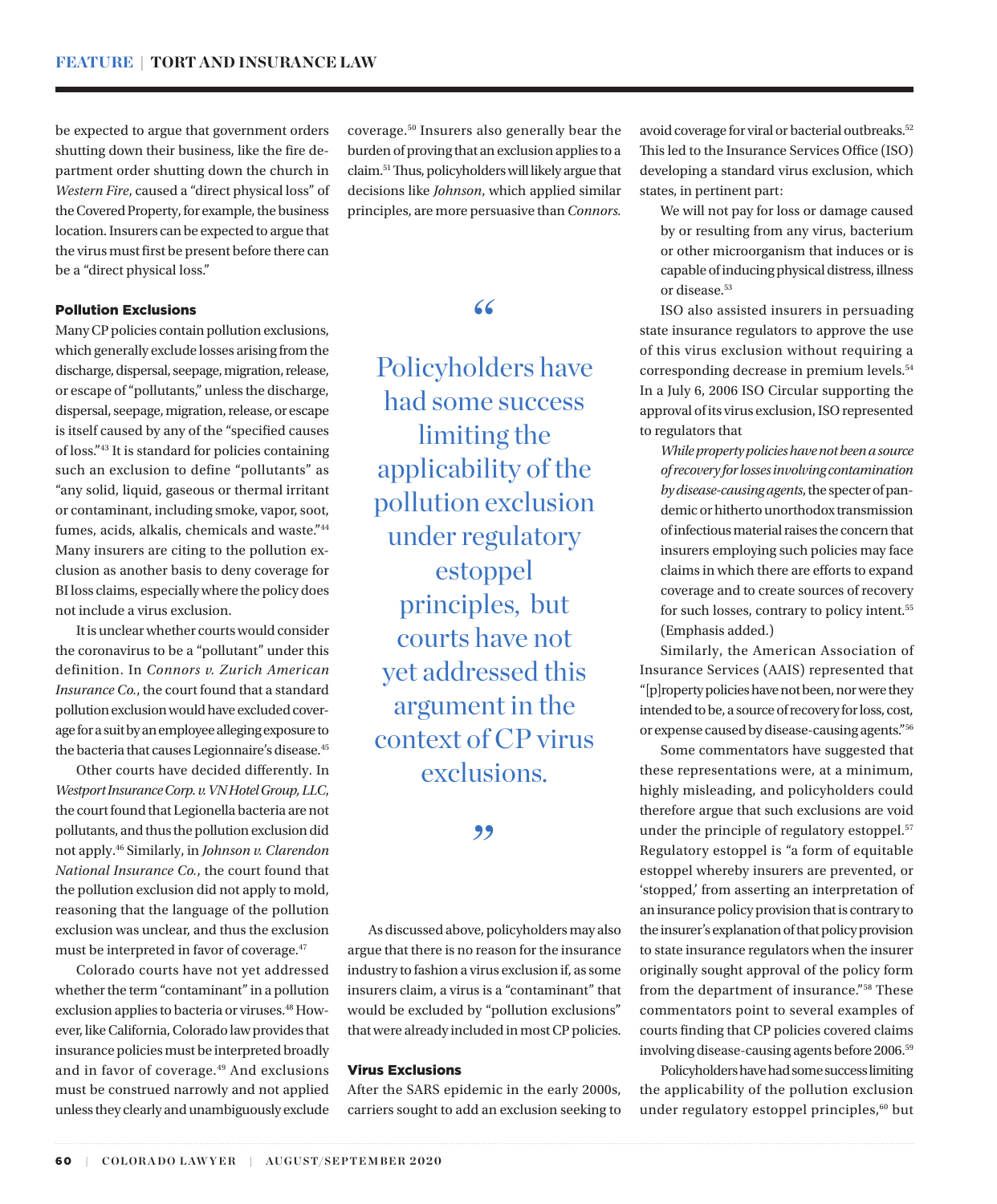<span id="page-5-0"></span>courts have not yet addressed this argument in the context of CP virus exclusions. Courts have enforced virus exclusions in CGL policies, but due to differences in the language of CP virus exclusions, there remain questions as to how courts will interpret those.

### *Are CP Virus Exclusions Enforceable?*

So far, courts have only addressed the applicability of virus exclusions in CGL policies, where the exclusion's applicability was fairly straightforward. For example, a federal court found that a man alleged to have transmitted HPV and herpes to his girlfriend and their daughter was not entitled to liability coverage due to the policy's virus exclusion, which excluded "[p]ersonal injury or property damage which *arises out of* the transmission of a communicable disease, virus, or syndrome by any insured" from coverage.<sup>[61](#page-8-0)</sup> However, there are a couple of reasons why courts may be hesitant to follow these decisions in determining CP coverage for business closures related to COVID-19.

First, policyholders have argued that a government order shutting down their business caused a direct physical loss of Covered Property and the suspensions of their normal business operations, not the virus. $62$  In other words, as one restauranteur explained in a recent interview: "A virus did not close my business. The government ordered it."[63](#page-9-0)

Second, the language commonly found in CP virus exclusions is markedly different from CGL virus exclusions. Unlike CGL virus exclusions, the CP virus exclusions do not typically exclude coverage for losses "*aris[ing] out of* " a virus[.64](#page-9-0) Instead, CP virus exclusions exclude "loss or damage *caused by or resulting from* any virus . . . ."[65](#page-9-0) Courts have generally interpreted "arising out of" to mean "but for" causation, while "caused by" and "resulting from" mean the narrower "proximate cause." Insureds will likely argue that this difference in wording has a very significant impact on the scope of the CP virus exclusion.

# *"Arising out of " versus "Caused by or Resulting From"*

When insurers intend to narrow the scope of a coverage grant, they use language such as "caused by" or "resulting from," and avoid the phrase "arising out of." For example, a Pennsylvania federal court found that ISO changed the "arising out of" language in a coverage grant to "caused by" with the express intention that "a narrower coverage interpretation . . . be afforded."[66](#page-9-0) It can therefore be argued that an insurer's use of "caused by" or "resulting from" in an exclusion demonstrates that the insurer intended for the exclusion to be interpreted more narrowly than exclusions containing the phrase "arising out of." As discussed above, the CP virus exclusion typically only includes the narrower phrase "caused by or resulting from."

Specifically, courts have interpreted "arising out of" to mean "but for" causation,<sup>[67](#page-9-0)</sup> while "caused by" and "resulting from" mean the narrower "proximate cause."[68](#page-9-0) For example, the Tenth Circuit Court of Appeals has suggested that exclusions containing the phrase "arising from" can be triggered where the covered exclusion has only some causal connection to the injuries suffered:

[T]he general consensus [is] that the phrase "arising out of" should be given a broad reading such as "originating from" or "growing out of" or "flowing from" or "done in connection with"—that is, it requires some causal connection to the injuries suffered, *but does not require proximate cause* in a legal sense.[69](#page-9-0) (Emphasis added.)

On the other hand, at least one federal court has held that exclusions in CP policies containing the phrase "caused by or resulting from" require the insurer to establish that the covered exclusion was the proximate cause of the injuries[.70](#page-9-0) And as a general matter, a majority of courts have held that the phrases "caused by or resulting from" and "resulting from" denote proximate causation.<sup>71</sup>

In other words, under virus exclusions using the narrower "caused by or resulting from" language, it would not be enough for the insurer to show that there was some causal connection between a virus and the covered losses; the virus must be the proximate cause of the losses.

Like these federal courts, Colorado courts have held that the term "arising out of" creates a "but for" test.[72](#page-9-0) The Colorado Court of Appeals has reasoned that this interpretation is consistent with the ordinary meaning of "arising," which is generally understood to mean "originating from, growing out of, or flowing from."[73](#page-9-0) However, Colorado courts have not yet determined whether an exclusion containing the "caused by or resulting from" language requires the insurer to establish that the covered exclusion was the proximate cause of the losses.

The difference in meaning that courts have generally attributed to "caused by or resulting from" language, as opposed to "arising out of" language, is critical to resolving disputes over the virus exclusion's applicability to BI coverage claims due to government-ordered business closures intended to mitigate the spread of COVID-19. Proximate cause can only be found, as a matter of law, "in the clearest cases, where reasonable minds can draw but one inference from the evidence."[74](#page-9-0)

It is therefore an easier task to argue that closures arise out of—or would not have occurred but for—the community presence of the coronavirus. Whether the coronavirus was the proximate cause of a business closure would be less straightforward in most cases. Many Colorado businesses would not have closed, and did not close, simply because a novel virus was circulating in their community.[75](#page-9-0) Rather, most businesses that closed did so because their local or state government either limited or prohibited the public's access to the premises in an effort to "flatten the curve" of community infections and mitigate the spread of the virus.

Businesses asserting business interruption claims relating to government-ordered closures to slow the spread of COVID-19 have already argued in several complaints filed in March and April that, while the novel coronavirus may have prompted state and local governments to order businesses to cease operations, the coronavirus itself was not the cause of their losses; it was the stay-at-home orders that caused the closures.<sup>[76](#page-9-0)</sup> Where a business was shut down by government order, the argument is that the virus exclusion is inapplicable.

As discussed below, many policies provide coverage in situations where an order by a civil authority prohibits access to the insured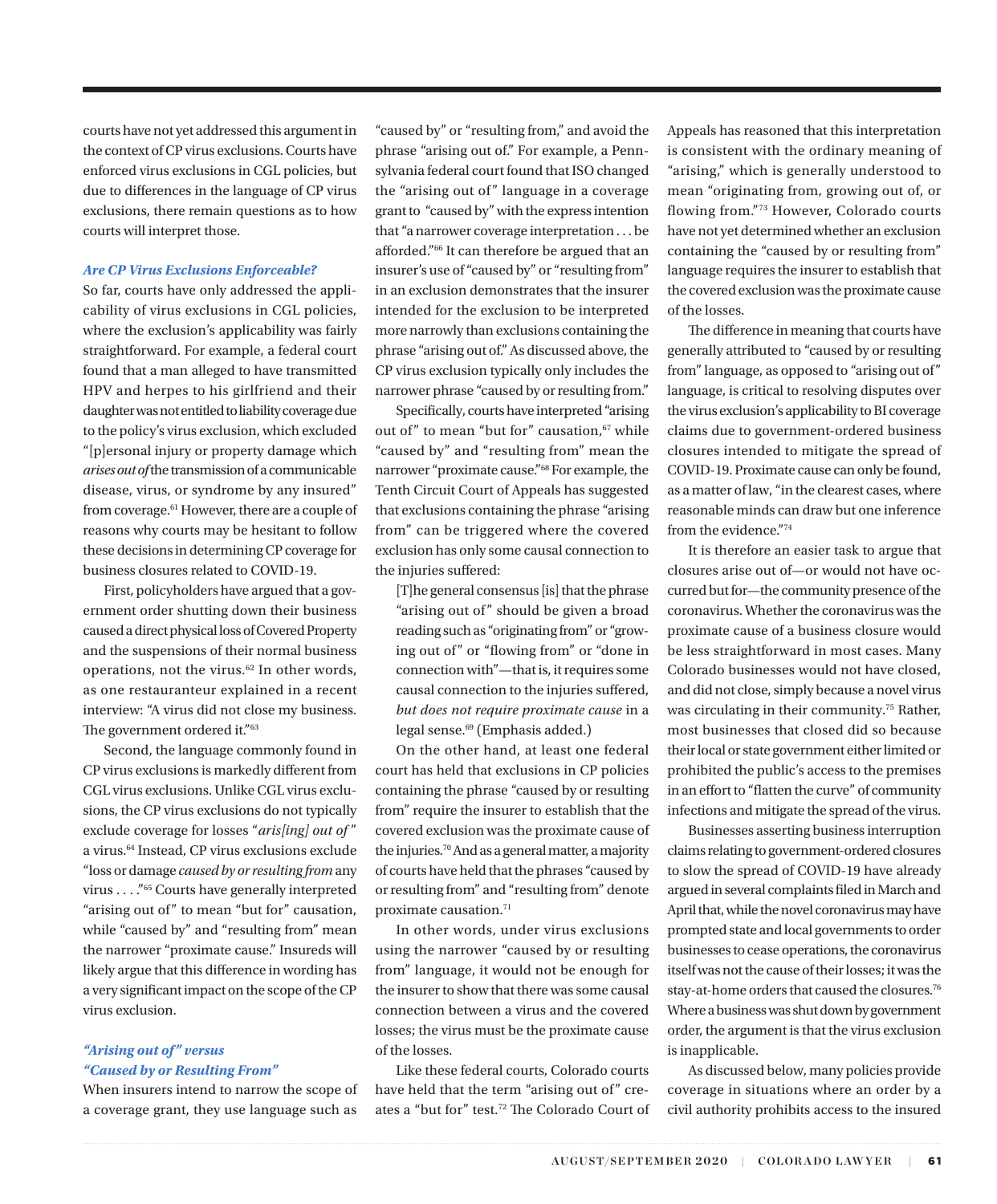<span id="page-6-0"></span>premises, resulting in business interruption losses.

### Civil Authority Coverage

Many CP policies offer business income and extra expense coverage when a civil authority, such as a state, local, or federal governmental entity, prohibits access to an insured's premises. Such coverage is available due to direct physical loss of or damage to property other than at the insured's premises, from a covered cause of loss. Most civil authority endorsements provide that the insurer will only pay for "actual loss of Business Income . . . and necessary Extra Expense caused by action of a civil authority that prohibits access to the described premises . . . .["77](#page-9-0) The ISO Civil Authority provision further requires that "a Covered Cause of Loss cause[d] damage to property other than property at the described premises" and "the described premises . . . are not more than one mile from the damaged property.["78](#page-9-0)

Unlike the standard virus exclusion, the language used in civil authority provisions often differs greatly from policy to policy. Many civil authority provisions do not require that damage occur within a specified radius of the insured premises. Also, some don't expressly require that the other premises suffer "damage" (as opposed to "loss"), and in the absence of an express "damage" requirement, courts will not read such a requirement into the contract.[79](#page-9-0)

Some policyholders may therefore find coverage for civil authority closures made in response to a more generalized threat of loss of or damage to property. For example, in *Sloan v. Phoenix Hartford Insurance Co.*, the Michigan Court of Appeals interpreted a civil authority provision covering "actual loss . . . when as a direct result of the [insured] peril(s) . . . access to the premises . . . is prohibited by order of civil authority.["80](#page-9-0) The court found that this provision covered business income losses incurred by the owner-operators of several Detroit movie theaters during a curfew imposed by the governor, who imposed the curfew out of concern that "civil strife" in Detroit would escalate into rioting, causing widespread property damage.<sup>[81](#page-9-0)</sup> The court did not interpret the policy to require a showing of physical damage at or near the

premises, noting: "Had the insurer sought to embody . . . a condition of physical damage . . . it would have been a simple matter to insert such a clause  $\ldots$ ."<sup>[82](#page-9-0)</sup>

Likewise, some civil authority provisions do not require that the damage be caused by a Covered Cause of Loss. For example, a New York federal court examined the following civil authority provision in *Abner, Herrman & Brock, Inc. v. Great Northern Insurance Co.*:

[We] will pay for the actual business income loss you incur due to the actual impairment of your operations; and extra expense you incur due to the actual or potential impairment of your operations, when a civil authority prohibits access to your premises or a dependent business premises.<sup>83</sup>

Just as it is unlikely that courts would read a physical damage requirement into a contract that does not contain such a requirement, courts are also unlikely to read in a requirement that a covered cause of loss precede the civil authority order or action, unless the civil authority provision expressly requires this. It follows that, if the policy contains neither of these requirements, the underlying reason for the closure would most likely be irrelevant.

Civil authority coverage is typically subject to the virus exclusion. But some policyholders with both civil authority coverage and a virus exclusion may be able to argue that they suffered losses due to the "impairment of [their] operations" caused by a "civil authority" prohibit[ing] access to [their] premises,"[84](#page-9-0) and that the proximate cause of these losses was the action by the civil authority, not a "virus, bacterium or other microorganism.["85](#page-9-0)

In fact, several recent complaints involving policies containing virus exclusions have already made similar arguments. One such complaint, for example, listed the following question for the court to decide: "Whether the measures put in place by civil authorities to stop the spread of the COVID-19 caused physical loss or damage to covered commercial property."[86](#page-9-0)

Another complaint brought under a policy containing a virus exclusion argued that the loss "is not based on the presence of COVID-19," but rather "a series of events that resulted from or was caused by the orders of Alabama's State Health Officer.["87](#page-9-0) This plaintiff also argued that it had a "reasonable expectation . . . that coverage is available under the Policy for any direct physical loss of Covered Property resulting from the lawful exercise of the government's police power.["88](#page-9-0)

# *What Constitutes a "Prohibition of Access"?*

As shown in the example endorsements above, civil authority coverage under most policies is only triggered where the civil authority "prohibits access" to the premises. Some commentators argue that this language does not provide coverage when a civil authority has only issued an "advisory" or "voluntary" evacuation—that is, where the order says something like "nonessential' traffic is discouraged but not prohibited."[89](#page-9-0)

However, courts have interpreted this "prohibits access" language broadly in past decisions. In *Abner*, for example, the court found coverage based on traffic and security restrictions that only partially prohibited access to the premises. $90$ The court found the "prohibition of access" requirement was met where "traffic restrictions . . . put a crimp in the ability of [the plaintiff's] Chairman to use his car and driver" and "made it difficult for the plaintiff's employees to get to the premises  $\dots$ ."<sup>[91](#page-9-0)</sup>

Further, most policies define '"suspension' of business" as including not only the cessation of business but also the "slowdown" of business.[92](#page-9-0) So it appears likely that businesses, like restaurants, that have suffered a slowdown of their business due to a prohibition on certain types of access, like dine-in service, will still be able to establish that such orders were a "prohibition of access."

# *Civil Authority "Orders" versus Civil Authority "Actions"*

Another important distinction to consider is that some civil authority endorsements require the insured to establish that there was an "action of civil authority that prohibits access" to the premises,  $^{93}$  $^{93}$  $^{93}$  while others require "an order  $\ldots$ that  $\ldots$  [p]rohibits access" to the premises.<sup>94</sup> The difference between these endorsements may lead to different results. At least one court has held that policies that require only an action of a civil authority "provide[] for coverage on a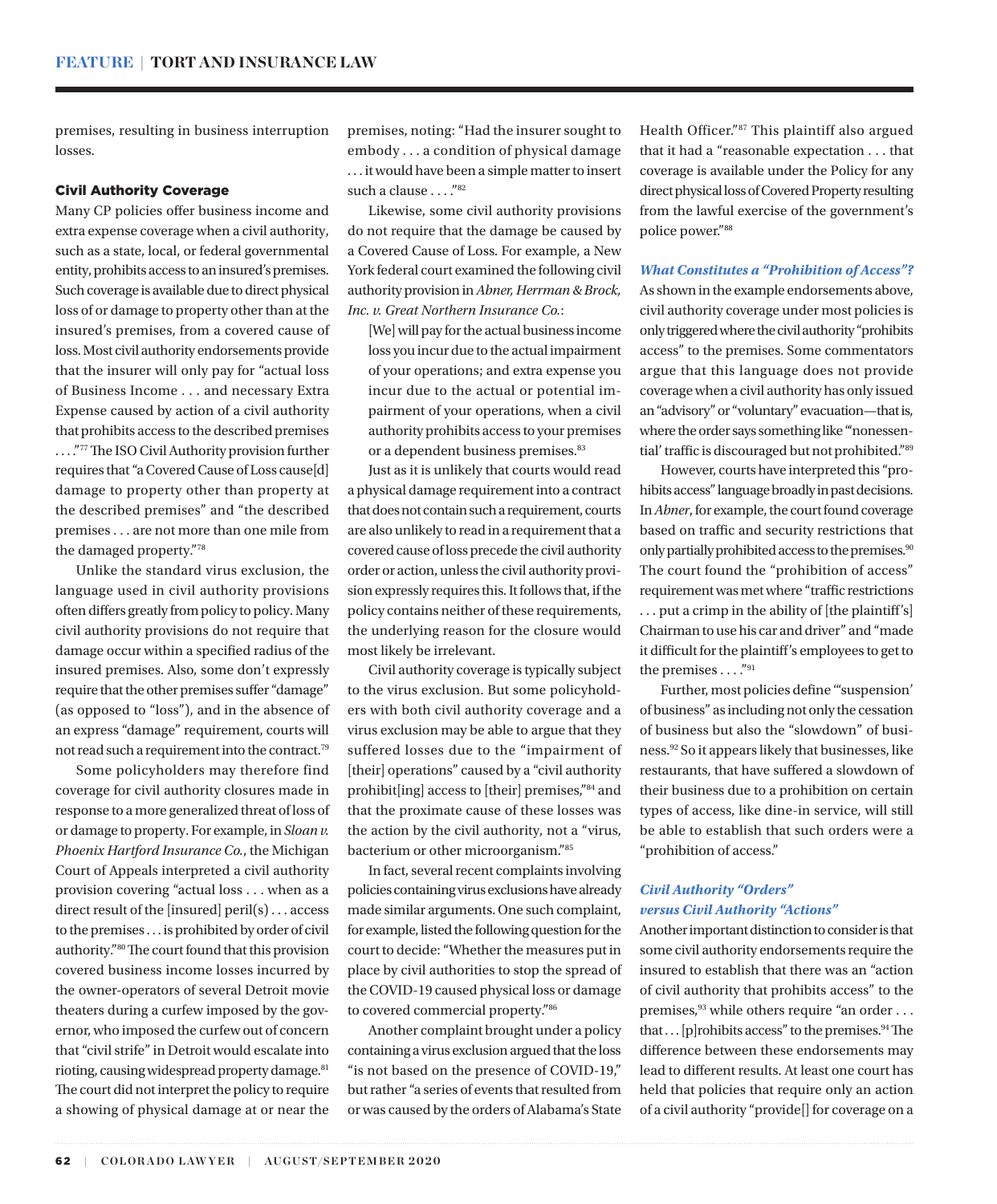<span id="page-7-0"></span>lesser showing" than those policies that require an order of a civil authority[.95](#page-9-0)

In *Penton Media, Inc. v. Affiliated FM Insurance Co*., the insured, a convention center operator, argued that losses that it suffered as a result of a lease agreement it "involuntarily" entered into with FEMA were the result of "an order of a civil authority," and were thereby covered by the policy[.96](#page-9-0) In rejecting this argument, the court stated:

An order could be oral or written. It could be formal or informal, as long as it comes from a civil authority. It could mention the Javits Center by name, or it could not, so long as the scope of the order clearly encompassed the Javits Center. However, the policy does not provide that a voluntary (or involuntary) lease agreement is an order of a civil authority. It also does not indicate, or imply that activities taken out of concern that the government might act is sufficient.<sup>[97](#page-9-0)</sup> This suggests that an advisory action taken by

a civil authority may not be sufficient to trigger coverage in cases requiring an order of a civil authority. However, if coverage under the civil authority provision is triggered upon "an order or action" by a civil authority prohibiting access to the premises, and not simply an order, the provision will likely be more broadly interpreted in favor of coverage.<sup>98</sup>

### Conclusion

With all of the insurance coverage issues discussed in this article, it is important to keep in mind that we're sailing in uncharted waters here. Truth be told, attorneys on either side don't know how the courts will end up deciding these difficult issues. And each policy is different, so case outcomes will likely be largely fact-driven. For those facing difficult legal questions in connection with the COVID-19 outbreak, the best course of action is to consult an attorney with significant experience handling these types of insurance claims.

Part 2 will discuss issues that may arise involving workers' compensation insurance and other issues relating to workers contracting COVID-19. Further, the authors also expect to provide a summary update in six months reflecting recent decisions of note.



**Thomas W. Henderson** (shareholder), **Nick Fogel** (shareholder), and **Joseph F. ("Trip") Nistico III** (associate) are part of Burg Simpson Eldredge Hersh Jardine PC's Insurance Coverage and Bad Faith and Workers' Compensation Groups, which handle insurance coverage, bad faith disputes, workers' compensation,

and all related litigation—thenderson@burgsimpson.com, nfogel@burgsimpson.com, jnistico@ burgsimpson.com. Ronald M. Sandgrund of the firm assisted in researching and editing the article, but the authors take sole responsibility for its content.

**Coordinating Editors:** Jennifer Seidman, [jseidman@burgsimpson.com;](mailto:jseidman@burgsimpson.com) Kristin Caruso, [Kristin.](mailto:Kristin.Caruso@ritsema-lyon.com) [Caruso@ritsema-lyon.com](mailto:Kristin.Caruso@ritsema-lyon.com)

### **NOTES**

1. *See* Schwartz et al., "Restaurant Groups Serve COVID-19 Coverage Lawsuits in California and Illinois," Goldberg Segalla (Apr. 2, 2020), [https://www.goldbergsegalla.com/news-and](https://www.goldbergsegalla.com/news-and-knowledge/knowledge/restaurant-groups-serve-covid-19-coverage-lawsuits-in-california-and-illinois)[knowledge/knowledge/restaurant-groups](https://www.goldbergsegalla.com/news-and-knowledge/knowledge/restaurant-groups-serve-covid-19-coverage-lawsuits-in-california-and-illinois)[serve-covid-19-coverage-lawsuits-in-california](https://www.goldbergsegalla.com/news-and-knowledge/knowledge/restaurant-groups-serve-covid-19-coverage-lawsuits-in-california-and-illinois)[and-illinois.](https://www.goldbergsegalla.com/news-and-knowledge/knowledge/restaurant-groups-serve-covid-19-coverage-lawsuits-in-california-and-illinois)

[2.](#page-1-0) Schiffer, "COVID-19 Coverage Litigation Escalates," *Nat'l Law Rev.* (Mar. 31, 2020), [https://www.natlawreview.com/article/covid-19](https://www.natlawreview.com/article/covid-19-coverage-litigation-escalates) [coverage-litigation-escalates.](https://www.natlawreview.com/article/covid-19-coverage-litigation-escalates)

[3](#page-1-0). Stockler, "Class Action Lawsuits Related to Coronavirus Spike Across the Country," *Newsweek* (Apr. 3, 2020), [https://www.](https://www.newsweek.com/covid-19-class-action-lawsuits-1496027) [newsweek.com/covid-19-class-action](https://www.newsweek.com/covid-19-class-action-lawsuits-1496027)[lawsuits-1496027.](https://www.newsweek.com/covid-19-class-action-lawsuits-1496027)

[4.](#page-1-0) Neidig, "Student files class-action lawsuit against Liberty University over coronavirus response," The Hill (Apr. 14, 2020), [https://](https://thehill.com/regulation/court-battles/492727-student-files-class-action-lawsuit-against-liberty-university-over) [thehill.com/regulation/court-battles/492727](https://thehill.com/regulation/court-battles/492727-student-files-class-action-lawsuit-against-liberty-university-over) [student-files-class-action-lawsuit-against](https://thehill.com/regulation/court-battles/492727-student-files-class-action-lawsuit-against-liberty-university-over)[liberty-university-over.](https://thehill.com/regulation/court-battles/492727-student-files-class-action-lawsuit-against-liberty-university-over)

[5](#page-1-0). Wallace, "French Laundry Restauranteur Thomas Keller sues insurer for coronavirus losses," CNN Business (Mar. 28, 2020), [https://](https://edition.cnn.com/2020/03/27/business/thomas-keller-lawsuit-coronavirus-losses/index.html) [edition.cnn.com/2020/03/27/business/thomas](https://edition.cnn.com/2020/03/27/business/thomas-keller-lawsuit-coronavirus-losses/index.html)[keller-lawsuit-coronavirus-losses/index.html.](https://edition.cnn.com/2020/03/27/business/thomas-keller-lawsuit-coronavirus-losses/index.html)

[6](#page-1-0). Coley, "80 Percent of Independent Restaurants Aren't Sure They'll Survive COVID-19," *FSR Magazine* (Apr. 2020), [https://](https://www.fsrmagazine.com/finance/80-percent-independent-restaurants-arent-sure-theyll-survive-covid-19) [www.fsrmagazine.com/finance/80-percent](https://www.fsrmagazine.com/finance/80-percent-independent-restaurants-arent-sure-theyll-survive-covid-19)[independent-restaurants-arent-sure-theyll](https://www.fsrmagazine.com/finance/80-percent-independent-restaurants-arent-sure-theyll-survive-covid-19)[survive-covid-19](https://www.fsrmagazine.com/finance/80-percent-independent-restaurants-arent-sure-theyll-survive-covid-19).

### [7](#page-1-0). *Id.*

[8](#page-1-0). *See generally*, Sandgrund et al., "Your First Insurance Policy Coverage Dispute," 49 *Colo. Law.* 42 (Feb. 2020).

[9](#page-1-0). For example, an Aurora Walmart was forced to close for a weekend to undergo "thorough cleaning and disinfecting" "following an outbreak of COVID-19 cases tied to the store, which claimed the lives of an employee, her husband, and a security guard." Keith and Grewe, "Aurora Walmart reopens following deadly COVID-19 outbreak linked to store," KKTV 11 News (Apr. 27, 2020), [https://www.](https://www.kktv.com/content/news/3-COVID-19-deaths-connected-to-a-Colorado-Walmart-store-closes-temporarily-in-Aurora-569911821.html) [kktv.com/content/news/3-COVID-19-deaths](https://www.kktv.com/content/news/3-COVID-19-deaths-connected-to-a-Colorado-Walmart-store-closes-temporarily-in-Aurora-569911821.html)[connected-to-a-Colorado-Walmart-store](https://www.kktv.com/content/news/3-COVID-19-deaths-connected-to-a-Colorado-Walmart-store-closes-temporarily-in-Aurora-569911821.html)[closes-temporarily-in-Aurora-569911821.html](https://www.kktv.com/content/news/3-COVID-19-deaths-connected-to-a-Colorado-Walmart-store-closes-temporarily-in-Aurora-569911821.html). The authors are unaware whether Walmart has filed an insurance claim in connection with this

### incident.

[10](#page-1-0). Sampson, APCIA: Insurance Perspective on COVID-19, American Property Casualty Insurance Association (Mar. 26, 2020), [http://](http://www.pciaa.net/pciwebsite/cms/content/viewpage?sitePageId=59762) [www.pciaa.net/pciwebsite/cms/content/](http://www.pciaa.net/pciwebsite/cms/content/viewpage?sitePageId=59762) [viewpage?sitePageId=59762](http://www.pciaa.net/pciwebsite/cms/content/viewpage?sitePageId=59762).

[11.](#page-2-0) *Id.* ("APCIA's preliminary estimate is that business continuity losses just for small businesses with 100 or fewer employees could fall between \$220–383 billion per month.").

[12](#page-2-0). *See, e.g.*, Wallace, *supra* note 5. *But cf.*  Sampson, *supra* note 10 ("The total surplus for all of the U.S. home, auto, and business insurers combined to pay all future losses is roughly only \$800 billion, with the combined capital of the top business insurance underwriters representing only a fraction of that amount.").

[13.](#page-2-0) The authors have reviewed denial letters from many different insurers, which often cite to additional exclusions. But because the "direct physical loss or damage" and virus exclusion (if present) are raised in virtually every denial, and the others are more policy specific, this article focuses on the former.

[14.](#page-2-0) *See, e.g.*, ISO Form CP 00 30 06 07 (2007) ("We will pay for direct physical loss of or damage to the Covered Property at the premises described in the Declarations caused by or resulting from any Covered Cause of Loss.").

[15.](#page-2-0) *See Morley v. United Servs. Auto. Ass'n*, 2019 COA 169 ¶ 18 ("[A]n all-risk policy [is] designed to cover a wide range of damages to the [insured's] property unless coverage for a particular type of loss is expressly excluded.").

[16.](#page-2-0) *See* ISO Form CP 00 30 10 12 (2011) ("'Operations' means: a. Your business activities occurring at the described premises; and b. The tenability of the described premises, if coverage for Business Income Including 'Rental Value' or 'Rental Value' applies.").

[17.](#page-2-0) *See id.* ("'Suspension' means: a. The slowdown or cessation of your business activities; or b. That a part or all of the described premises is rendered untenable, if coverage for Business Income Including 'Rental Value' or 'Rental Value' applies.").

[18.](#page-2-0) If related to repair or replacement, extra expenses are typically only covered to the extent they do not exceed BI coverage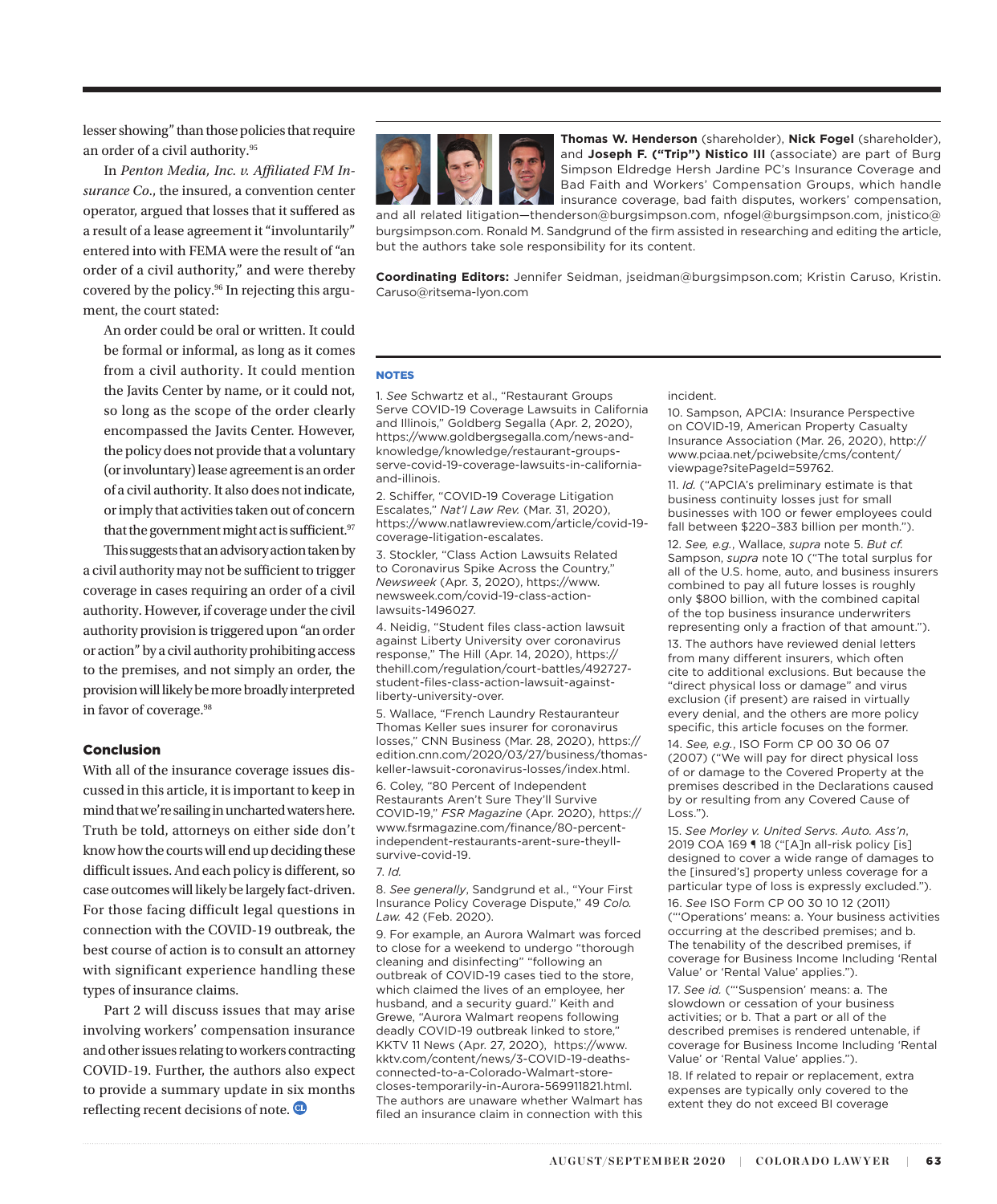<span id="page-8-0"></span>available if the business closed.

[19](#page-2-0). ISO Form CP 00 30 10 12 (2011). [20.](#page-2-0) *See* Wilson, "Commentary: Does Business Income Insurance Cover Coronavirus Shutdowns?" *Ins. J.* (Mar. 24, 2020), [https://www.insurancejournal.com/](https://www.insurancejournal.com/news/national/2020/03/24/562144.htm) [news/national/2020/03/24/562144.htm](https://www.insurancejournal.com/news/national/2020/03/24/562144.htm); Frankel, "Insurers knew the damage a viral pandemic could wreak on businesses. So they excluded coverage.," *Wash. Post* (Apr. 2, 2020), [https://www.washingtonpost.com/](https://www.washingtonpost.com/business/2020/04/02/insurers-knew-damage-viral-pandemic-could-wreak-businesses-so-they-excluded-coverage/) [business/2020/04/02/insurers-knew-damage](https://www.washingtonpost.com/business/2020/04/02/insurers-knew-damage-viral-pandemic-could-wreak-businesses-so-they-excluded-coverage/)[viral-pandemic-could-wreak-businesses-so](https://www.washingtonpost.com/business/2020/04/02/insurers-knew-damage-viral-pandemic-could-wreak-businesses-so-they-excluded-coverage/)[they-excluded-coverage.](https://www.washingtonpost.com/business/2020/04/02/insurers-knew-damage-viral-pandemic-could-wreak-businesses-so-they-excluded-coverage/)

[21](#page-2-0). ISO Form CP 01 40 07 06 (2006).

[22.](#page-2-0) Special coverage provisions applying governmental and civil authority shutdowns are discussed in later sections.

[23](#page-2-0). *See W. Fire Ins. Co. v. First Presbyterian Church*, 165 Colo. 34, 39 (1968).

[24](#page-2-0). *See id.* at 36–37.

[25](#page-2-0). *See id.* 

[26](#page-2-0). *Id.* at 39.

[27](#page-3-0). *See id.* at 38–39.

[28](#page-3-0). *See id.*

[29](#page-3-0). *See, e.g.*, *Cooper v. Travelers Indem. Co. of Illinois*, No. C-01-2400-VRW, 2002 WL 32775680, 2002 U.S. Dist. LEXIS 29085 (N.D.Cal. Nov. 4, 2002) (finding that an E. coli contamination in a business's water supply constituted a direct physical loss of or damage to the property, and therefore holding that the insurer was obligated to pay time element/extra expense coverage); *TRAVCO Ins. Co. v. Ward*, 715 F.Supp.2d 699, 709 (E.D.Va. 2010), *aff'd*, 504 F. Appx. 251 (4th Cir. 2013) (finding direct physical loss where a "home [was] rendered uninhabitable by . . . toxic gases," regardless of lasting physical damage to the property itself). *See also* Thompson, Coronavirus Is A Direct Physical Loss Triggering Event, Law 360 (Apr. 9, 2020), [https://www.law360.](https://www.law360.com/foodbeverage/articles/1261513?utm_source=shared-articles&utm_medium=email&utm_campaign=shared-articles) [com/foodbeverage/articles/1261513?utm\\_](https://www.law360.com/foodbeverage/articles/1261513?utm_source=shared-articles&utm_medium=email&utm_campaign=shared-articles) [source=shared-articles&utm\\_](https://www.law360.com/foodbeverage/articles/1261513?utm_source=shared-articles&utm_medium=email&utm_campaign=shared-articles) [medium=email&utm\\_campaign=shared-articles](https://www.law360.com/foodbeverage/articles/1261513?utm_source=shared-articles&utm_medium=email&utm_campaign=shared-articles)

(describing additional cases with similar holdings); Eyerly, "Is There Direct Physical Loss Under A Property Policy When Coronavirus is Present?," Ins. Law Hawaii (Mar. 30, 2020), [https://www.insurancelawhawaii.com/](https://www.insurancelawhawaii.com/insurance_law_hawaii/2020/03/does-covid-19-create-direct-physical-loss-under-property-policy.html) [insurance\\_law\\_hawaii/2020/03/does-covid-](https://www.insurancelawhawaii.com/insurance_law_hawaii/2020/03/does-covid-19-create-direct-physical-loss-under-property-policy.html)[19-create-direct-physical-loss-under-property](https://www.insurancelawhawaii.com/insurance_law_hawaii/2020/03/does-covid-19-create-direct-physical-loss-under-property-policy.html)[policy.html](https://www.insurancelawhawaii.com/insurance_law_hawaii/2020/03/does-covid-19-create-direct-physical-loss-under-property-policy.html) (same).

[30.](#page-3-0) *Motorists Mut. Ins. Co. v. Hardinger*, 131 Fed. Appx. 823 (3d Cir. 2005).

[31](#page-3-0). *Id.* at 826–27.

[32](#page-3-0). *Id.* at 826 n.6.

[33](#page-3-0). *Universal Image Prods. Inc. v. Chubb Corp.*, 703 F.Supp.2d 705, 713 (E.D.Mich. 2010).

[34.](#page-3-0) *Id.* at 710.

[35](#page-3-0). *Id.*

[36](#page-3-0). Another factor distinguishing *Universal Image* from *Western Fire* was the existence of a "Pollutant Exclusion" provision, which precluded coverage for "loss or damage caused by or resulting from the mixture of or contact between property and a pollutant when such

mixture or contact causes the property to be impure and harmful to: (1) itself or other property; (2) persons, animals or plates; [or] (3) land, water or air. . . ." However, the *Universal Image* court stated that it was not basing its decision on the existence of this exclusion. *Universal Image*, 703 F.Supp.2d at 713.

[37](#page-3-0). *See Western Fire*, 165 Colo. at 36–37.

[38](#page-3-0). Fourth Updated Public Health Order 20-24 Implementing Stay At Home Requirements (Apr. 9, 2020), [https://cha.com/wp-content/](https://cha.com/wp-content/uploads/2020/04/Fourth-Updated-Public-Health-Order-Authorized-Business.pdf) [uploads/2020/04/Fourth-Updated-Public-](https://cha.com/wp-content/uploads/2020/04/Fourth-Updated-Public-Health-Order-Authorized-Business.pdf)[Health-Order-Authorized-Business.pdf.](https://cha.com/wp-content/uploads/2020/04/Fourth-Updated-Public-Health-Order-Authorized-Business.pdf)

[39](#page-3-0). Bernard et al., "Coronavirus Is Not A Direct Physical Loss Triggering Event," Law360 (Apr. 6, 2020), [https://www.law360.com/](https://www.law360.com/articles/1258619/coronavirus-is-not-a-direct-physical-loss-triggering-event?copied=1) [articles/1258619/coronavirus-is-not-a-direct](https://www.law360.com/articles/1258619/coronavirus-is-not-a-direct-physical-loss-triggering-event?copied=1)[physical-loss-triggering-event?copied=1.](https://www.law360.com/articles/1258619/coronavirus-is-not-a-direct-physical-loss-triggering-event?copied=1) [40](#page-3-0). Thompson, *supra* note 29.

[41.](#page-3-0) *See, e.g.*, *Motorists Mut. Ins. Co.*, 131 Fed. Appx. at 826 n.6 (holding that a "physical loss" does not require a "distinct, demonstrable, [or] physical alteration of [the] structure.").

[42.](#page-3-0) *See, e.g.*, *Colo. Pool Sys., Inc. v. Scottsdale Ins. Co.*, 317 P.3d 1262, 1270 (Colo.App. 2012) ("[W]e must ensure that any interpretation of "accident" comports with the policy's remaining provisions."); *Cyprus Amax Minerals Co. v. Lexington Ins. Co.*, 74 P.3d 294, 299 (Colo. 2003) ("Courts should read the provisions of the policy as a whole, rather than reading them in isolation."); *Holland v. Bd. of Cty. Comm'rs*, 883 P.2d 500, 505 (Colo.App. 1994) (in construing contracts, courts must give effect to every provision, if possible).

[43.](#page-4-0) ISO Form CP 10 30 10 12 (2011).

[44](#page-4-0). *See id.* These policies also define the term "waste" as "materials to be recycled, reconditioned, or reclaimed."

[45.](#page-4-0) *Connors v. Zurich Am. Ins. Co.*, 872 N.W.2d 109 (Wis.App. 2015).

[46.](#page-4-0) *Westport Ins. Corp. v. VN Hotel Grp., LLC*, 761 F.Supp.2d 1337, 1343–44 (M.D.Fla. 2010). [47](#page-4-0). *Johnson v. Clarendon Nat'l Ins. Co.*, No. G039659, 2009 WL 252619 at \*2, 13 (Cal. Ct.App. Feb. 4, 2009).

[48.](#page-4-0) However, the Colorado Court of Appeals found that "water and sewage, which overflowed from a residential toilet or sewer, [carrying] bacteria and parasites" was a contaminant because the pollution exclusion "is unambiguous when applied to raw sewage." *Figuli v. State Farm Mut. Fire & Cas.*, 304 P.3d 595, 598 (Colo.App. 2012). But *Figuli* did not address whether the bacteria itself was a "contaminant."

[49.](#page-4-0) *See* Sandgrund et al., *supra* note 8 at 49.

[50.](#page-4-0) *See id.*

[51](#page-4-0). *See id.* 

[52](#page-4-0). Pfeil and Meuler, Business Interruption Insurance for COVID-19, *Nat'l Law Rev.* (Mar. 18, 2020), [https://www.natlawreview.com/article/](https://www.natlawreview.com/article/business-interruption-insurance-covid-19) [business-interruption-insurance-covid-19.](https://www.natlawreview.com/article/business-interruption-insurance-covid-19) [53](#page-4-0). ISO Form CP 01 40 07 06 (2006). It is interesting to note, although the legal effect is uncertain, that the standard Virus Exclusion refers to "*any virus*, bacterium *or other microorganism* that induces or is capable of

inducing physical distress, illness or disease." (Emphasis added.) It is well-accepted that a "virus" is not an organism, micro or not. Among scientists, and according to every textbook and dictionary the authors have consulted, a virus in a nonliving partial strand of an RNA molecule. An organism is a living thing. Thus, the exclusion is factually mistaken in its use of these scientific terms. However, whether this error has any bearing on coverage remains to be seen.

[54.](#page-4-0) *See* Lewis et al., "Here we go again: Virus exclusion for COVID-19 and insurers," *PropertyCasualty360* (Apr. 7, 2020), [https://](https://www.propertycasualty360.com/2020/04/07/here-we-go-again-virus-exclusion-for-covid-19-and-insurers/) [www.propertycasualty360.com/2020/04/07/](https://www.propertycasualty360.com/2020/04/07/here-we-go-again-virus-exclusion-for-covid-19-and-insurers/) [here-we-go-again-virus-exclusion-for-covid-19](https://www.propertycasualty360.com/2020/04/07/here-we-go-again-virus-exclusion-for-covid-19-and-insurers/) [and-insurers](https://www.propertycasualty360.com/2020/04/07/here-we-go-again-virus-exclusion-for-covid-19-and-insurers/).

[55](#page-4-0). Podoshen, New Endorsements Filed to Address Exclusion of Loss Due to Virus or Bacteria, ISO Circular (July 6, 2006), [https://](https://www.propertyinsurancecoveragelaw.com/files/2020/03/ISO-Circular-LI-CF-2006-175-Virus.pdf) [www.propertyinsurancecoveragelaw.com/](https://www.propertyinsurancecoveragelaw.com/files/2020/03/ISO-Circular-LI-CF-2006-175-Virus.pdf) [files/2020/03/ISO-Circular-LI-CF-2006-175-](https://www.propertyinsurancecoveragelaw.com/files/2020/03/ISO-Circular-LI-CF-2006-175-Virus.pdf) [Virus.pdf](https://www.propertyinsurancecoveragelaw.com/files/2020/03/ISO-Circular-LI-CF-2006-175-Virus.pdf).

[56](#page-4-0). *See* Lewis et al., *supra* note 54. [57](#page-4-0). *Id.*

[58](#page-4-0). International Risk Management Institute, Inc., Regulatory Estoppel, [https://www.irmi.](https://www.irmi.com/term/insurance-definitions/regulatory-estoppel) [com/term/insurance-definitions/regulatory](https://www.irmi.com/term/insurance-definitions/regulatory-estoppel)[estoppel](https://www.irmi.com/term/insurance-definitions/regulatory-estoppel).

[59](#page-4-0). *See* Lewis et al., *supra* note 54. For example, as discussed above, the court in *Motorists Mut. Ins. Co.*, 131 Fed. Appx. at 826, held that the presence of E. coli may cause a "physical loss" of the property. *See also Cooper v. Travelers Indem. Co.*, No. C-01-2400 VRW, 2002 WL 32775680, 2002 U.S. Dist. LEXIS 29085 (N.D.Cal. Nov. 4, 2002) (finding that a tavern owner was entitled to BI coverage when health authorities ordered closure of the tavern due to the presence of E. coli in the tavern's well).

[60](#page-4-0). For example, in *Sunbeam Corp. v. Liberty Mut. Ins. Co.*, 566 Pa. 494, 498 (Pa. 2001), the policies covered pollution if it was "sudden and accidental," but not otherwise. The damage at issue was "accidental," but it was not "sudden." However, the court held that, under the doctrine of regulatory estoppel, the insurer was prohibited from taking the position that gradual pollution—even if accidental—is not covered. *See id.* at 504. This is because the insurer had stated, in a memorandum to the regulatory authority in support of approval of the pollution exclusion, that "[c]overage is continued for pollution and contamination caused injuries when the pollution or contamination results from an accident." *Id.* The court further held that "having represented to the insurance department, a regulatory agency, that the new language in the 1970 policies—'sudden and accidental'—did not involve a significant decrease in coverage from the prior language, the insurance industry will not be heard to assert the opposite position when claims are made by the insured policyholders." *Id.* at 500.

[61](#page-5-0). *Koegler v. Liberty Mut. Ins. Co.*, 623 F.Supp.2d 481, 484 (S.D.N.Y. 2009) (emphasis added). *See also, e.g.*, *Alice J. v. Joseph B.*, 198 A.D.2d 846, 847 (N.Y.App.Div. 1993) ("The complaint alleged the transmission of a communicable disease as the basis for the